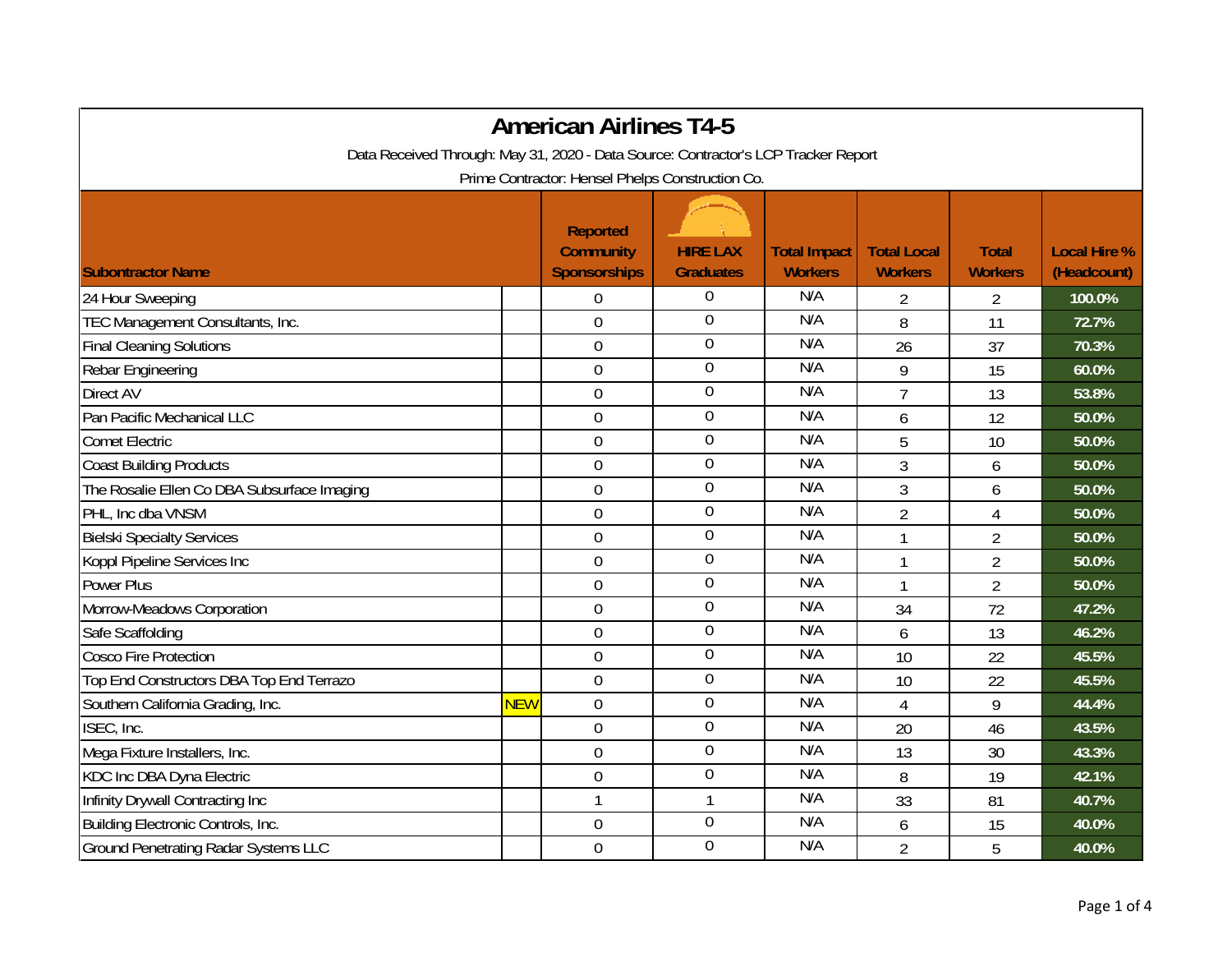| <b>American Airlines T4-5</b>                                                      |            |                                                            |                                     |                                       |                                      |                                |                                    |
|------------------------------------------------------------------------------------|------------|------------------------------------------------------------|-------------------------------------|---------------------------------------|--------------------------------------|--------------------------------|------------------------------------|
| Data Received Through: May 31, 2020 - Data Source: Contractor's LCP Tracker Report |            |                                                            |                                     |                                       |                                      |                                |                                    |
| Prime Contractor: Hensel Phelps Construction Co.                                   |            |                                                            |                                     |                                       |                                      |                                |                                    |
| <b>Subontractor Name</b>                                                           |            | <b>Reported</b><br><b>Community</b><br><b>Sponsorships</b> | <b>HIRE LAX</b><br><b>Graduates</b> | <b>Total Impact</b><br><b>Workers</b> | <b>Total Local</b><br><b>Workers</b> | <b>Total</b><br><b>Workers</b> | <b>Local Hire %</b><br>(Headcount) |
| CSI Electrical Contractors, Inc.                                                   |            | $\boldsymbol{0}$                                           | 0                                   | N/A                                   | 6                                    | 16                             | 37.5%                              |
| <b>Badger Daylighting Corp</b>                                                     |            | $\overline{0}$                                             | $\mathbf 0$                         | N/A                                   | 3                                    | 8                              | 37.5%                              |
| Masonry Concepts, Inc.                                                             |            | $\overline{0}$                                             | $\overline{0}$                      | N/A                                   | $\overline{4}$                       | 11                             | 36.4%                              |
| <b>Hensel Phelps Construction-AA</b>                                               |            | $\mathbf 0$                                                | $\boldsymbol{0}$                    | N/A                                   | 23                                   | 65                             | 35.4%                              |
| Washington Iron Works                                                              |            | $\mathbf 0$                                                | $\boldsymbol{0}$                    | N/A                                   | 14                                   | 41                             | 34.1%                              |
| Matrix Environmental                                                               |            | $\boldsymbol{0}$                                           | $\mathbf 0$                         | N/A                                   | 24                                   | 72                             | 33.3%                              |
| Cupertino Electric, Inc.                                                           |            | $\boldsymbol{0}$                                           | $\boldsymbol{0}$                    | N/A                                   | 21                                   | 63                             | 33.3%                              |
| <b>Concrete Coring Company</b>                                                     |            | $\boldsymbol{0}$                                           | $\boldsymbol{0}$                    | N/A                                   | $\overline{4}$                       | 12                             | 33.3%                              |
| Paulhus Milwork Installation                                                       |            | $\boldsymbol{0}$                                           | $\overline{0}$                      | N/A                                   | $\overline{2}$                       | 6                              | 33.3%                              |
| Assa Abloy Entrance Systems US Inc                                                 |            | $\mathbf 0$                                                | $\overline{0}$                      | N/A                                   | $\mathbf{1}$                         | 3                              | 33.3%                              |
| Performance Contracting, Inc.                                                      |            | $\boldsymbol{0}$                                           | $\mathbf 0$                         | N/A                                   | 50                                   | 158                            | 31.6%                              |
| Condon Jonson & Associates                                                         |            | $\boldsymbol{0}$                                           | $\boldsymbol{0}$                    | N/A                                   | 16                                   | 51                             | 31.4%                              |
| Environmental Construction Group (ECG)                                             |            | $\mathbf 0$                                                | $\mathbf 0$                         | N/A                                   | 22                                   | 72                             | 30.6%                              |
| <b>Best Contracting Services</b>                                                   |            | $\boldsymbol{0}$                                           | $\boldsymbol{0}$                    | N/A                                   | 8                                    | 27                             | 29.6%                              |
| Murray Company                                                                     |            | $\mathbf 0$                                                | $\overline{0}$                      | N/A                                   | 19                                   | 65                             | 29.2%                              |
| Johnson & Turner Painting Co, Inc.                                                 |            | $\mathbf 0$                                                | $\boldsymbol{0}$                    | N/A                                   | $\overline{4}$                       | 14                             | 28.6%                              |
| Psomas                                                                             |            | $\overline{0}$                                             | $\mathbf 0$                         | N/A                                   | $\overline{2}$                       | $\overline{7}$                 | 28.6%                              |
| Direct AV                                                                          | <b>NEW</b> | $\mathbf 0$                                                | $\boldsymbol{0}$                    | N/A                                   | $\overline{2}$                       | $\overline{7}$                 | 28.6%                              |
| Premier Tile & Marble                                                              |            | $\boldsymbol{0}$                                           | $\mathbf 0$                         | N/A                                   | 11                                   | 39                             | 28.2%                              |
| <b>SASCO</b>                                                                       |            | $\overline{0}$                                             | $\boldsymbol{0}$                    | N/A                                   | 10                                   | 36                             | 27.8%                              |
| Siemens Industry, Inc.                                                             |            | $\boldsymbol{0}$                                           | $\boldsymbol{0}$                    | N/A                                   |                                      | 4                              | 25.0%                              |
| Signature Flooring, Inc.                                                           |            | $\boldsymbol{0}$                                           | $\boldsymbol{0}$                    | N/A                                   | $\overline{7}$                       | 30                             | 23.3%                              |
| Otis Elevator                                                                      |            | $\boldsymbol{0}$                                           | $\overline{0}$                      | N/A                                   | 6                                    | 26                             | 23.1%                              |
| <b>Sterndahl Enterprises</b>                                                       |            | $\mathbf 0$                                                | $\overline{0}$                      | N/A                                   | 6                                    | 27                             | 22.2%                              |
| Corradini Corp                                                                     |            | $\mathbf 0$                                                | $\overline{0}$                      | N/A                                   | $\overline{4}$                       | 18                             | 22.2%                              |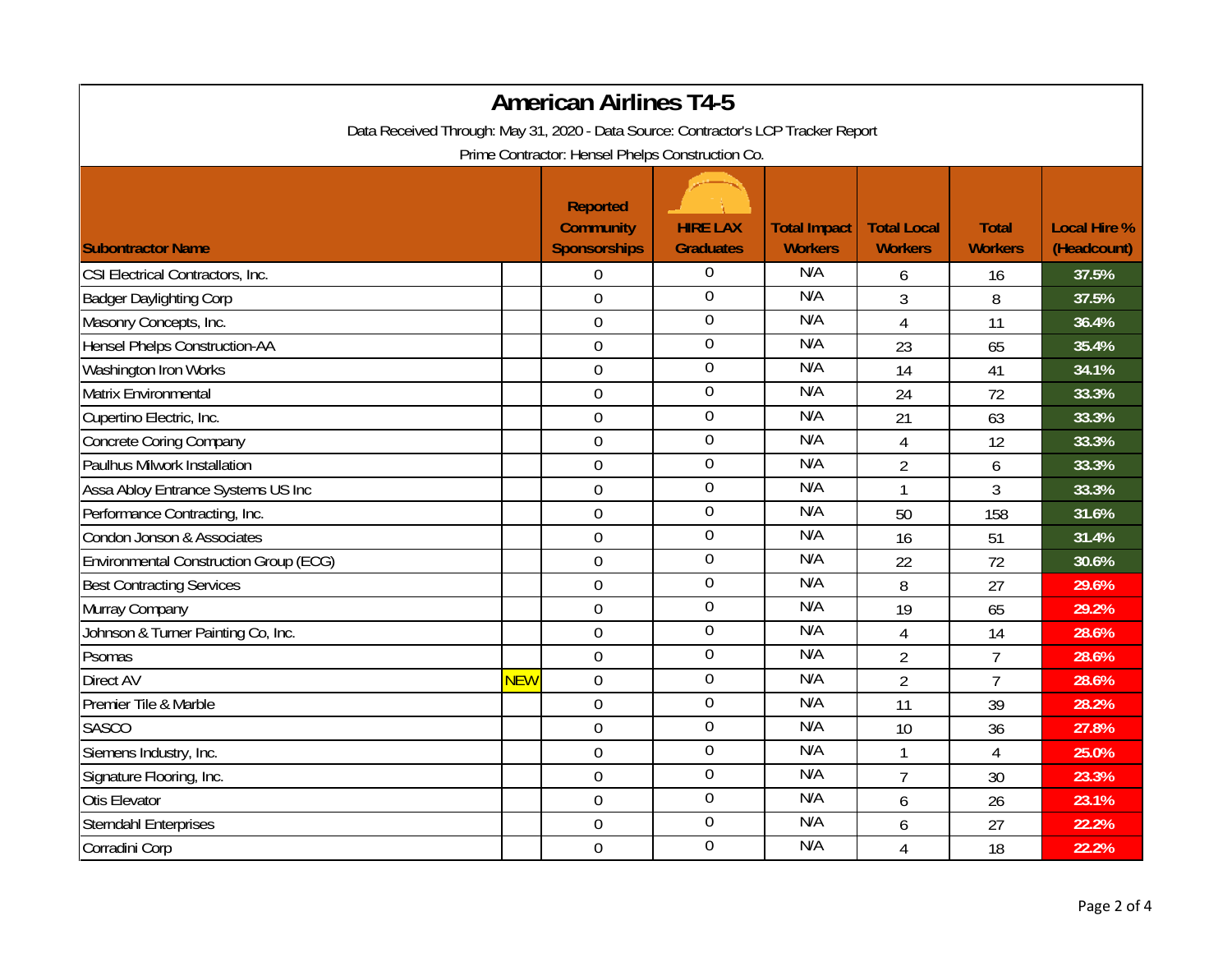| <b>American Airlines T4-5</b><br>Data Received Through: May 31, 2020 - Data Source: Contractor's LCP Tracker Report |                                         |                                     |                                       |                                      |                                |                                    |  |
|---------------------------------------------------------------------------------------------------------------------|-----------------------------------------|-------------------------------------|---------------------------------------|--------------------------------------|--------------------------------|------------------------------------|--|
|                                                                                                                     |                                         |                                     |                                       |                                      |                                |                                    |  |
|                                                                                                                     | <b>Reported</b>                         |                                     |                                       |                                      |                                |                                    |  |
| <b>Subontractor Name</b>                                                                                            | <b>Community</b><br><b>Sponsorships</b> | <b>HIRE LAX</b><br><b>Graduates</b> | <b>Total Impact</b><br><b>Workers</b> | <b>Total Local</b><br><b>Workers</b> | <b>Total</b><br><b>Workers</b> | <b>Local Hire %</b><br>(Headcount) |  |
| <b>Ethos Energy Field Services LLC</b>                                                                              | $\overline{2}$                          | $\overline{2}$                      | N/A                                   | 10                                   | 51                             | 19.6%                              |  |
| Xcel Mechanical System, Inc.                                                                                        | $\overline{0}$                          | $\boldsymbol{0}$                    | N/A                                   | 3                                    | 16                             | 18.8%                              |  |
| Gonsalves & Santucci Inc DBA Conco Pumping                                                                          | $\boldsymbol{0}$                        | $\overline{0}$                      | N/A                                   | $\overline{2}$                       | 11                             | 18.2%                              |  |
| Connor Concrete Cutting and Coring                                                                                  | $\mathbf 0$                             | $\overline{0}$                      | N/A                                   | 3                                    | 18                             | 16.7%                              |  |
| Harwood Construction, Inc.                                                                                          | $\mathbf 0$                             | $\boldsymbol{0}$                    | N/A                                   | $\mathbf{1}$                         | 6                              | 16.7%                              |  |
| Critchfield Mechanical Inc of Southern CA                                                                           | $\overline{0}$                          | 0                                   | N/A                                   | 8                                    | 62                             | 12.9%                              |  |
| Commercial Scaffolding of CA Inc.                                                                                   | $\boldsymbol{0}$                        | $\boldsymbol{0}$                    | N/A                                   | $\mathbf{1}$                         | 8                              | 12.5%                              |  |
| Hill Crane Service, Inc.                                                                                            | $\overline{0}$                          | $\boldsymbol{0}$                    | N/A                                   | $\mathbf{1}$                         | 17                             | 5.9%                               |  |
| Mr. Crane, Inc                                                                                                      | 0                                       | $\boldsymbol{0}$                    | N/A                                   | $\mathbf{1}$                         | 24                             | 4.2%                               |  |
| Vertical Access, Inc. (ECG)                                                                                         | $\overline{0}$                          | $\overline{0}$                      | N/A                                   | $\overline{0}$                       | 10                             | 0.0%                               |  |
| Architectural Design & Signs, Inc.                                                                                  | $\mathbf 0$                             | $\boldsymbol{0}$                    | N/A                                   | $\mathbf 0$                          | 6                              | 0.0%                               |  |
| <b>DSM Construction Inc.</b>                                                                                        | $\overline{0}$                          | $\boldsymbol{0}$                    | N/A                                   | $\overline{0}$                       | 6                              | 0.0%                               |  |
| Miller Paneling Specialties                                                                                         | 0                                       | $\mathbf 0$                         | N/A                                   | $\overline{0}$                       | 6                              | 0.0%                               |  |
| <b>Brymax Construction Services</b>                                                                                 | $\mathbf 0$                             | $\overline{0}$                      | N/A                                   | $\overline{0}$                       | 5                              | 0.0%                               |  |
| Matt Chlor Inc                                                                                                      | $\boldsymbol{0}$                        | $\mathbf 0$                         | N/A                                   | $\mathbf 0$                          | 5                              | 0.0%                               |  |
| JLM Installations Inc.                                                                                              | $\mathbf 0$                             | $\mathbf 0$                         | N/A                                   | $\mathbf 0$                          | $\overline{4}$                 | 0.0%                               |  |
| Skycon, Inc.                                                                                                        | $\overline{0}$                          | $\mathbf 0$                         | N/A                                   | $\overline{0}$                       | 4                              | 0.0%                               |  |
| Traffic Management Inc.                                                                                             | $\mathbf 0$                             | $\boldsymbol{0}$                    | N/A                                   | $\overline{0}$                       | $\overline{4}$                 | 0.0%                               |  |
| Air Balance Co, Inc.                                                                                                | $\boldsymbol{0}$                        | $\mathbf 0$                         | N/A                                   | $\overline{0}$                       | $\mathfrak{Z}$                 | 0.0%                               |  |
| C Below                                                                                                             | $\overline{0}$                          | $\boldsymbol{0}$                    | N/A                                   | $\overline{0}$                       | $\overline{2}$                 | 0.0%                               |  |
| Halco Service Corp dba Halco Testing Services                                                                       | $\mathbf 0$                             | $\overline{0}$                      | N/A                                   | 0                                    | $\overline{2}$                 | 0.0%                               |  |
| <b>Keenan Doors</b>                                                                                                 | $\overline{0}$                          | $\boldsymbol{0}$                    | N/A                                   | $\overline{0}$                       | $\overline{2}$                 | 0.0%                               |  |
| The Door Crew Inc                                                                                                   | $\overline{0}$                          | $\boldsymbol{0}$                    | N/A                                   | $\mathbf 0$                          | $\overline{2}$                 | 0.0%                               |  |
| <b>Fastrack Rentals Inc.</b>                                                                                        |                                         | $\boldsymbol{0}$                    | N/A                                   | $\mathbf 0$                          | $\mathbf{1}$                   | 0.0%                               |  |
| Vernes Plumbing Inc.                                                                                                | $\overline{0}$                          | $\overline{0}$                      | N/A                                   | $\overline{0}$                       | $\mathbf{1}$                   | 0.0%                               |  |